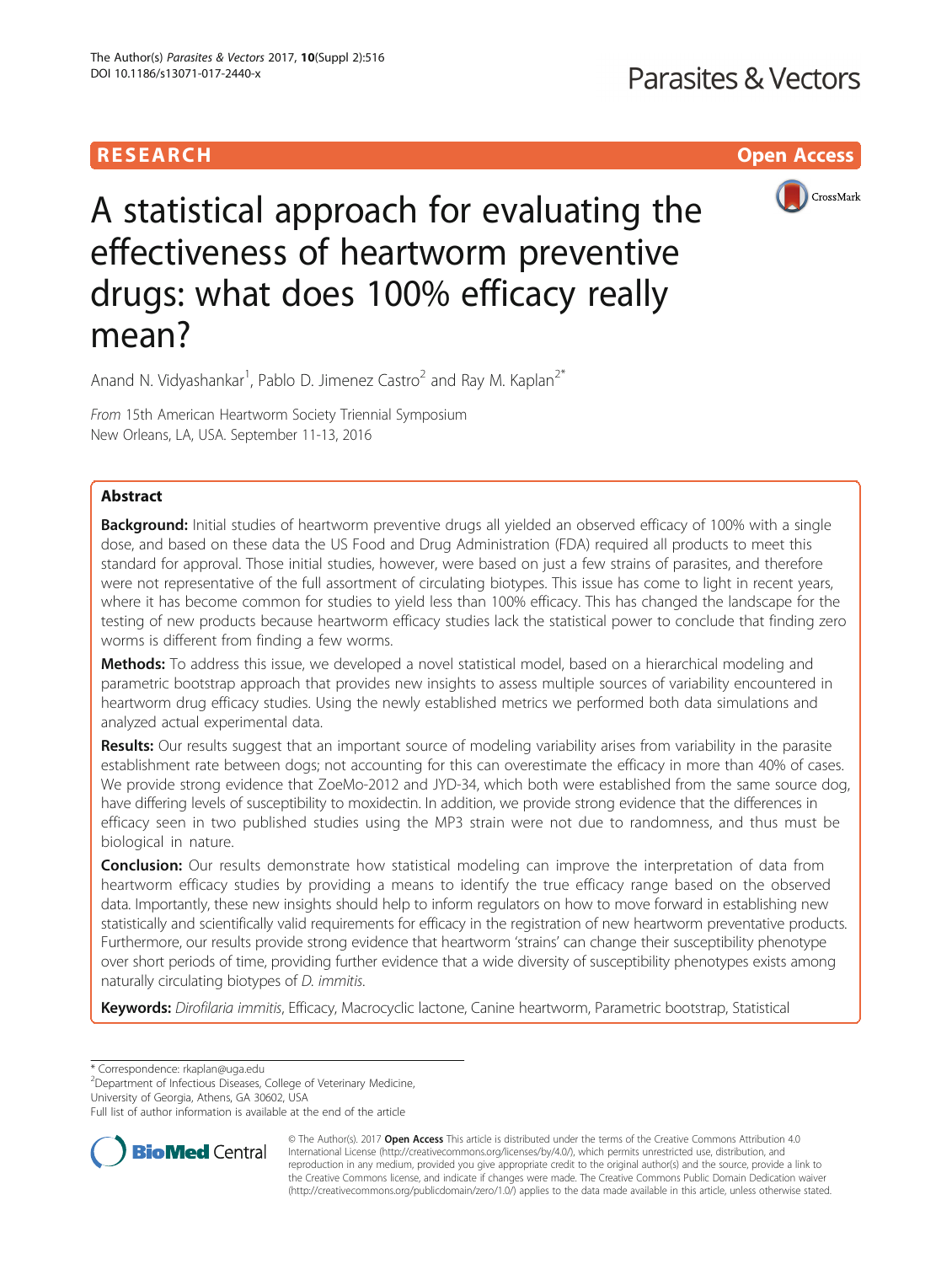### Background

Initial studies of heartworm preventive products containing drugs of the macrocyclic lactone (ML) class all yielded an observed efficacy of 100% with a single dose [[1](#page-10-0)–[4\]](#page-11-0). The experimental design used for these and other studies varied slightly, but the basic design was as follows. Dogs were infected with 30 to 50 infective L3 (iL3) stage larvae and then assigned randomly to a nontreated control group and one or more drug-treated groups. Group sizes varied among studies, but six to ten dogs per group were most common. Thirty days after inoculation with the iL3 larvae, the treated group(s) was administered a single dose of the drug. Necropsy and complete worm recoveries were done 5 to 7 months after infection to allow development to the adult parasite stage.

Because all early studies yielded 100% efficacy, the US Food and Drug Administration (FDA) chose to require that all drugs licensed for the prevention of heartworm infections meet the 100% efficacy standard for approval. The first heartworm preventive product, which contained ivermectin (Heartgard-30®, Merial), received regulatory approval in 1987 [\[5](#page-11-0)], and this requirement for 100% efficacy has continued to this day. Those initial studies, however, were based almost entirely on a single strain of Dirofilaria immitis (UGA-TRS) that had been isolated from a dog in the late 1960s, and then passaged in the laboratory approximately every 3 years to about the F10 generation until 2000 [[6\]](#page-11-0). From the mid 1970s until the late 1990s, most heartworm preventive studies for all of the ML drugs submitted by animal health companies to the Center for Veterinary Medicine (CVM)/ FDA for product approval (ivermectin, milbemycin oxime, selamectin, moxidectin) were conducted using different generations of this same strain [[6\]](#page-11-0). Furthermore, it is estimated that no more than 15 (and probably less) other strains from other laboratories were ever used for those original studies, and most of those strains were used only once and never serially propagated in the laboratory [\[6](#page-11-0)].

Moreover, early publications demonstrating efficacy of these products consistently do not mention the name or geographic origin of the heartworm strain used in the study, nor do they mention whether the strain was cycled in the laboratory, and if so for how long. These issues were completely ignored; authors of these papers only state how many iL3 were administered. Thus it is not possible to know the exact number of strains used or anything else about them. Given this lack of documentation, it is impossible to know how many strains were used in the early studies of ML efficacy against heartworms. Nevertheless, it is clear that (a) only a small number of heartworm strains were ever tested, (b) geographic diversity and other factors that might affect the phenotypic and/or genotypic diversity of D. immitis

biotypes circulating throughout the US were not considered, (c) none of these strains underwent any formal or standardized process of characterization, and (d) the most commonly used strain was maintained in the laboratory for more than 30 years and passaged to about the F10 generation [[6\]](#page-11-0).

In the above discussion, we use the term 'strain,' and here it is germane to discuss what is actually meant by the term. Isolates of D. immitis are most frequently referred to in the heartworm literature as 'strains,' and this nomenclature serves a purpose of convenience to distinguish one laboratory isolate from another. The term strain implies genetic uniformity, however, such as a genetic variant or subtype of an organism. Among parasitic protozoans, the term strain is usually restricted to a homogeneous population possessing a set of defined characters [\[7](#page-11-0)]. Given the high levels of genetic diversity typical of nematodes, and reproduction by sexual means, calling a parasitic nematode isolate a strain would rarely be scientifically accurate. However, *D. immitis* isolates are somewhat different than most other nematode species in that they undergo a fairly severe genetic bottleneck each time they are passaged, because only about 15 to 35 worms will typically establish in a dog following an inoculation of 50 iL3. In addition, helminth parasites have a subdivided population structure as adult worms because they are confined to their definitive host and are only able to mate with worms co-inhabiting the same host [[8\]](#page-11-0). As a result many microfilariae circulating in the blood of an infected dog are partial or full siblings, and given that relatively few adult worms of each sex are present in a given dog, sibling matings in the F2 generation are probable, and increase in probability with each passage. This process greatly reduces genetic diversity in a heartworm 'strain' compared with what would exist with the establishment and passage of a strongylid gastrointestinal nematode, where thousands of worms typically establish with each passage. Furthermore, this inherent bottlenecking that occurs each time a heartworm isolate is passaged, can cause the 'strain' to change each time it is passaged, particularly in the first few passages. The extent of these changes likely can vary greatly from 'strain' to 'strain' depending on the level of genetic diversity present in the original field infection and the number of worms establishing each subsequent generation. The UGA-TRS strain used for the majority of product approval studies prior to 2000 [[6\]](#page-11-0), would be predicted to be highly bottlenecked and have very low genetic diversity as a consequence of the repeated passage of this strain over 30 years.

In part to address this issue, in 2000 the FDA-CVM changed policy to require the use of newly acquired strains from different geographic regions in the US. Then in 2006, FDA-CVM unofficially refined this policy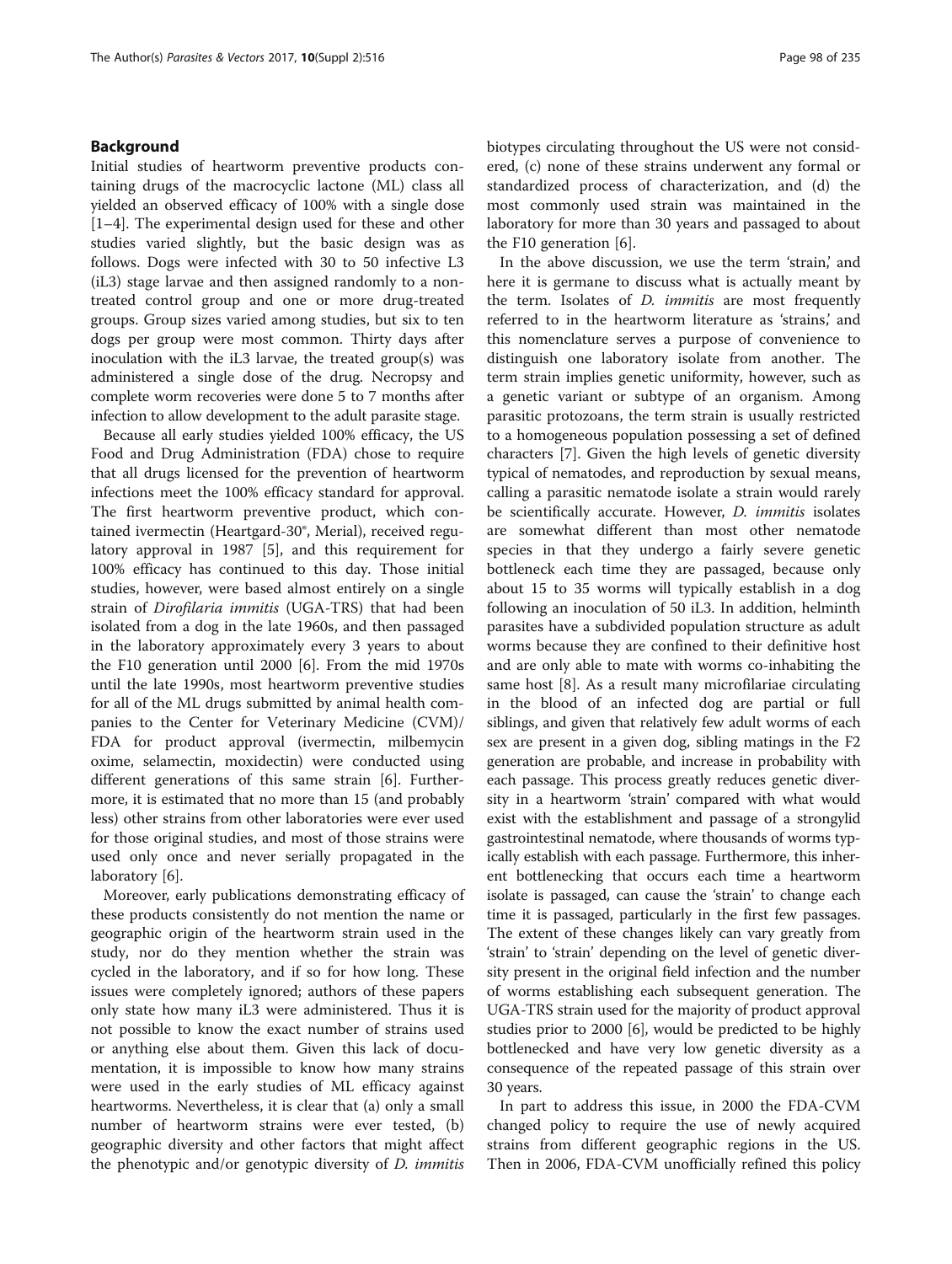to require that approval studies for new products use a strain that was isolated no more than 3 years earlier. These policy changes led to the isolation and maintenance of additional strains of D. immitis. Between 2000 and 2010, TRS Laboratories (Athens, GA) isolated seven additional strains that were used in the majority of, if not all, heartworm efficacy studies performed in the US (by independent laboratories) over that time period [\[6](#page-11-0)]. These strains used would have undergone varying numbers of passages after being established in the laboratory, thus the degree of genetic and phenotypic change over time and between studies likely varied for each strain. Furthermore, because any given strain can only be used for 3 years, the strains used in product testing are constantly changing. Consequently, there is a high likelihood that any new product will be tested against a strain that represents a biotype that differs in genetic background and ML susceptibility from those strains that were tested previously. Finally, the limited numbers of strains available for testing at any one time virtually assure that the strains used to test any new product will not be representative of the full assortment of naturally circulating biotypes of D. immitis.

### Defining efficacy and variability in efficacy – An issue that needs reexamination

Efficacy can be defined as a quantitative measure of the effectiveness of a drug intended to produce a desired effect. With regard to anthelmintics, the expected or 'true' efficacy can be defined as the average efficacy of a given drug at the population level; meaning across the entire population of dogs of varying breed, age, sex, weight, body mass, health status, etc., that are infected with heartworms of differing biotypes at different infection intensities. Because one would have to test every dog in the population to determine the true efficacy, this is always an unknown value that is estimated. Alternatively, one can estimate the true efficacy fairly accurately if both numbers of infected dogs tested and numbers of worms recovered from non-treated animals are very large (thousands of dogs of various signalments infected with tens of thousands of worms). Because this is not a reasonable endeavor, we typically test a small sample of dogs that are relatively uniform with regard to breed, age, weight, etc. This yields an observed efficacy that may or may not accurately represent the true efficacy. Clinical assessments of efficacy are then typically made based on the observed efficacy of a drug in a single study, and regulatory assessments are based on observed efficacies across several studies.

An observed efficacy of 100% means there is no variability in the efficacy data of a given study. Once efficacy falls below 100%, however, variability in efficacy will always be present between animals in the same study and between studies. This will be true whether or not the same or different strains are used, although if using different strains or biotypes variability is expected to be greater. In addition, in heartworm studies, the observed efficacy depends on the establishment rate and this value is always unknown for treated dogs. Consequently, every time a test for efficacy is performed the result will be different, and the magnitude of the difference will depend on the amount of variability in the establishment rate and the response to the treatment. Thus, the efficacy of a drug in any drug trial is not a fixed number, but lies within a set of possible values. This set of values can be described using a probability distribution whose parameters have both biological and statistical meaning [[9\]](#page-11-0). To illustrate this point, in one of the early studies with ivermectin, oral tablet doses of 2.0 and 3.3 μg/kg administered 30 days after infection were 100% effective in preventing development to adults, but those same doses were only 97.2% and 98.1% effective, respectively, in a second study [\[3](#page-10-0)]. In yet a third study, an oral tablet dose of 2.0 μg/kg yielded only 83.3% efficacy [[5](#page-11-0)]. None of these publications provide any information about which strain of D. immitis was used, so one or more of these studies may have used a strain other than UGA-TRS. Regardless of whether these data represent testing done with a single strain, or with multiple strains, the 2.0 μg dose yielded efficacy results ranging from 83.3% to 100% illustrating the variability that is inherent in parasite efficacy studies. In the realm of heartworm preventive drugs, however, this issue has since been virtually ignored because of the expectation of 100% efficacy at label dosages. Consequently, the issue of D. immitis biotype/genetic diversity and the potential differences in ML susceptibility of these various biotypes were not considered by industry and regulatory authorities. Admittedly, this issue is not important if at the label dose, differences in biotype/strain susceptibility are masked by an observed efficacy of 100% against all of them. The key question, however, which was never addressed, is "how many strains must be tested before one can reasonably conclude that all circulating biotypes of D. immitis would demonstrate 100% susceptibility to a single label dose of ML drug, when tested using the accepted/typical experimental model?"

#### A new phenotype appears

The second and third strains isolated by TRS Laboratories, 'Butch' and 'Missouri' (2000), demonstrated the same highly susceptible phenotype as the original TRS-UGA strain. In 2006, however, the MP3 strain, only the fourth strain isolated by TRS, demonstrated a different phenotype. For the first time, it was reported that a single label dose of both ivermectin and milbemycin oxime failed to achieve 100% efficacy [\[10](#page-11-0)]. In that study, one heartworm was found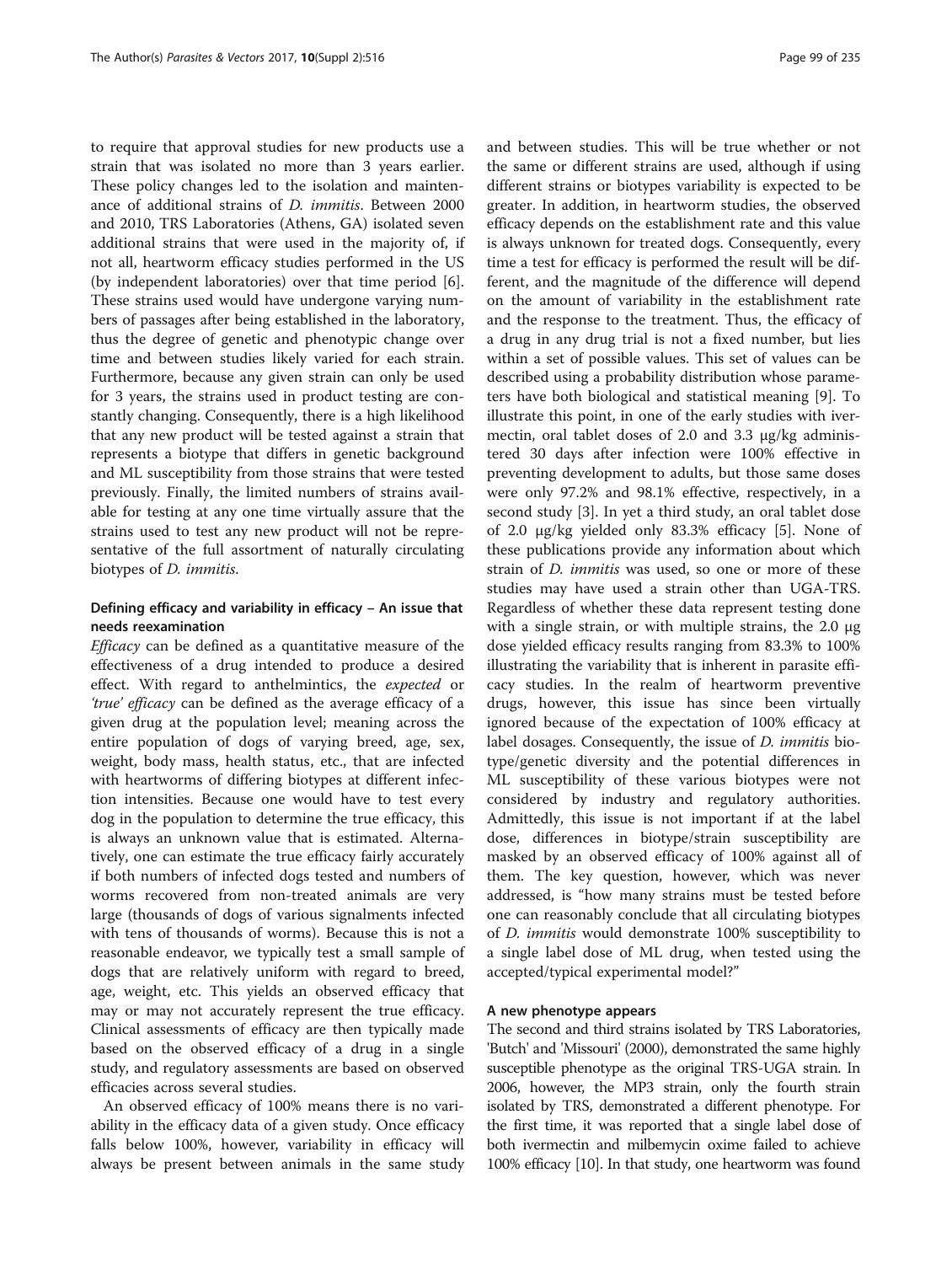in one dog in each of the milbemycin oxime and ivermectin treatment groups. In an attempt to meet the 100% efficacy requirement, additional studies were performed, using the formulated product (containing both spinosad and milbemycin oxime) at label dosages, to see if administering two or three doses at monthly intervals would achieve 100% [[11](#page-11-0)]. In those studies one treated dog had one worm in one of the 2X treated groups (99.6% efficacy), and no worms were present in the second 2X group or in the 3X treated group (Table 1). Based on these (and possibly other) data, the FDA-CVM approved that product, but it was required that the label state that the drug should be administered "once monthly for at least 3 months after exposure to mosquitoes." It is noteworthy that the same product when tested against the Michigan strain (first isolated in 2007 by TRS Labs) yielded 100% efficacy with a single dose. Thus, a product that was just as effective as previously approved products required an additional label statement solely because it was tested by chance against a strain/biotype demonstrating a phenotype that was 'less susceptible' than those few strains used previously for product testing.

These data raised important questions about how efficacy of heartworm drugs is measured and interpreted. It is important to observe here that the assessments described so far are based on an observed efficacy without taking variability into account. As an alternative approach, it is preferable to analyze the data statistically, whereby variability is taken into account and the analyses provide interval estimates referred to as confidence intervals. With this information, one can determine with high probability whether the true (unknown) efficacy falls within this interval. One can

**Table 1** Efficacy data for various trials reported in Snyder et al. [\[10\]](#page-11-0) and [\[11](#page-11-0)] using the MP3 strain of Dirofilaria immitis and treatment using milbemycin oxime (0.5–0.75 mg/kg) and spinosad (30–45 mg/kg)

| Treatment<br>regimen <sup>a,b</sup> | Number of worms<br>recovered in treated<br>dogs | Geometric<br>mean | Model-based<br>mean | Model-based<br>95% CI |
|-------------------------------------|-------------------------------------------------|-------------------|---------------------|-----------------------|
| 30 days <sup>a</sup>                |                                                 | 99.8              | 99.8                | 99.2, 100             |
| 30 daysb                            | 5                                               | 98.99             | 98.51               | 97.36, 99.44          |
| 45 days <sup>b</sup>                | 5                                               | 98.87             | 98.52               | 97.37, 99.45          |
| 30 and 60<br>daysb                  |                                                 | 99.63             | 99.51               | 98.59, 100            |
| 15 and 45<br>daysb                  | $\Omega$                                        | 100               | 100                 | N/A                   |
| 30, 60 and<br>90 daysb              | 0                                               | 100               | 100                 | N/A                   |

One, two or three doses of drug were administered either 30, 45, 30/60, 15/45, or 30/60/90 days post inoculation with infective L3. Model based mean and 95% confidence intervals (CI) were calculated using the parametric bootstrap model described in the text a<br><sup>a</sup>Data from Snyder et al., [\[10](#page-11-0)]<br><sup>b</sup>Data from Snyder et al., [11]

<sup>b</sup>Data from Snyder et al., [[11\]](#page-11-0)

then arrive at regulatory guidelines using the end points of the confidence interval.

Prior to the studies with the MP3 strain referred to above, every new ML product approval study yielded 100% efficacy, thus interpretation of the data were straightforward. Statistical analysis of efficacy data seemed unimportant, demonstrated by the fact that in many, if not most of the early publications on efficacy of heartworm preventives, statistical analyses were not performed. In many of the more recent publications statistical analyses are performed, and the most common approach is to first log transform the data, use geometric means to calculate the efficacy, and then perform analysis with a nonparametric test such as the Wilcoxon's Rank Sum Test [[12\]](#page-11-0). Geometric means are used because parasite data are usually over-dispersed and log transformation creates a less skewed distribution, and hence is less dominated by a small percentage of high values [\[13\]](#page-11-0). This produces a more appropriate estimate of central tendency, and normalizes data enabling the assumption of normality required for parametric analyses. In fact, VICH international harmonization guidelines for anthelmintic efficacy recommend this approach [\[14](#page-11-0)]. Geometric means produce a bias, however, which causes differences in intensity to be exaggerated [[13](#page-11-0)]. Moreover, a primary purpose of the log transformation is to enable the assumption of normality so that a parametric analysis can be performed. This is because parametric analyses are preferred whenever possible because nonparametric tests have low power [[15\]](#page-11-0), yet nonparametric analyses are most common in the heartworm literature. This is not appropriate for several reasons, including the fact that the above-described methods do not take into account variability in the establishment rate. In addition, due to high cost and logistical considerations, heartworm efficacy studies tend to use relatively few dogs, and the high pathogenicity of D. immitis means there are relatively few worms per dog. As a consequence, heartworm efficacy studies have innate low statistical power; thus parametric analyses are recommended. Furthermore, it is worth asking why parasitologists are still using an analysis method (Wilcoxon's Rank Sum Test) published in 1945, before the existence of computers, when new powerful analyses exist that are much more appropriate for these types of data?

Now, let us return to the data reported by Snyder et al. [\[10](#page-11-0), [11](#page-11-0)], where less than 100% efficacy was demonstrated against the MP3 strain with a single dose, both 100% and less than 100% efficacy were demonstrated with two doses administered 30 days apart, and 100% efficacy was demonstrated when three doses were administered at 30-day intervals (Table 1). Examination of these data leads to an important question: are these results really biologically different from one another? Or were these different results more likely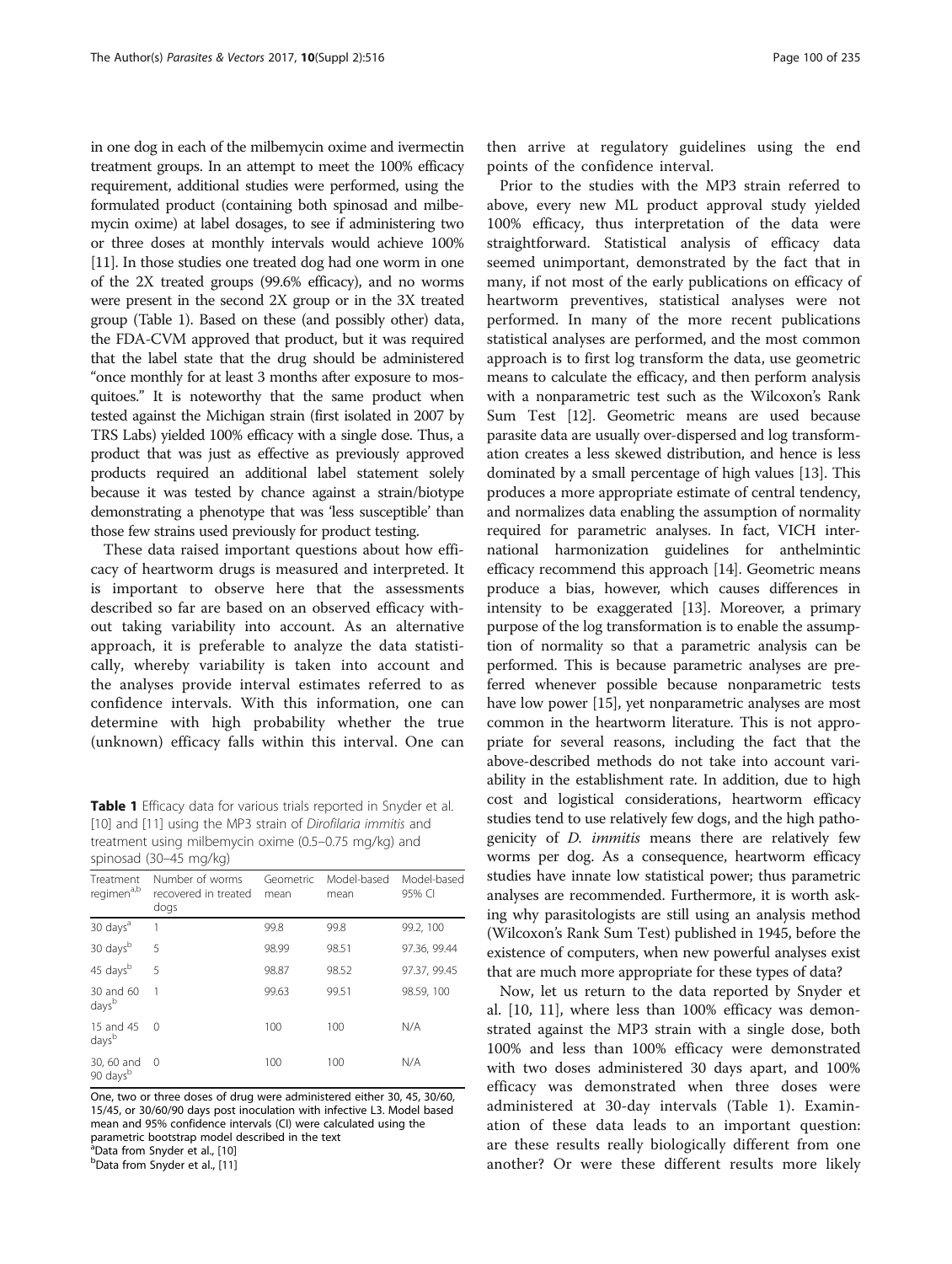<span id="page-4-0"></span>due to variability? Examination of the 95% confidence interval (CI) suggests that variability was most likely responsible for the differences in the observed results between two versus three doses, since the 95% CI overlap. It is also possible that three doses are marginally more effective than two doses; however, these studies were insufficient in power to determine this. Based on these data and the results presented from the simulation (Table 2), it seems fairly obvious that in a given heartworm efficacy study, there is insufficient analytical power to say that one worm or zero worms in the treated group are different.

#### Methods and Results

#### Statistical issues related to efficacy

Analysis of data to evaluate the treatment efficacy is challenging, especially when the number of animals involved in the study is small. Worm count data tend to possess a variety of complicating characteristics such as over-dispersion, asymmetric distribution, low counts, and excess zeros [[9, 16](#page-11-0)]. These features in turn lead to high variability and hence, an accurate statistical assessment of efficacy is critical for a proper interpretation of the data. To statistically analyze such data, it is also important to identify sources of variability and develop statistical methods that take into account underlying biological issues.

As a first step towards describing the efficacy of a treatment, one needs to have a precise definition of efficacy. In this manuscript, we work with the following definition of efficacy (e):

$$
e = \frac{\mu_{ctl} - \mu_{tx}}{\mu_{ctl}} \tag{1}
$$

Where  $\mu_{ctl}$  is the population mean of worm counts in non-treated control dogs and  $\mu_{tx}$  is the population mean of the worm counts in the drug-treated group. In the above formula, both  $\mu_{ctl}$  and  $\mu_{tx}$  are population level

Table 2 Output of a simulation experiment based on an experiment where treated and non-treated control groups each with 10 dogs are inoculated with 50 L3 per dog, with a mean establishment rate of 50%. Simulation was repeated 1000X, and values represent the percent of times 0, 1, 2, or >2 worms were observed at five different efficacy levels

| % of times you will see 0, 1, 2, or $>2$ worms |         |        |         |          |  |  |
|------------------------------------------------|---------|--------|---------|----------|--|--|
| Efficacy (%)                                   | 0 worms | 1 worm | 2 worms | >2 worms |  |  |
| 99.95                                          | 88.16   | 11.07  | 0.74    | 0.03     |  |  |
| 99.5                                           | 28.39   | 35.61  | 22.45   | 13.55    |  |  |
| 99                                             | 8.32    | 20.74  | 24.90   | 46.04    |  |  |
| 98.5                                           | 2.6     | 8.68   | 16.09   | 72.63    |  |  |
| 98                                             | 0.72    | 3.04   | 8.59    | 87.65    |  |  |
|                                                |         |        |         |          |  |  |

quantities and are unknown. Data obtained from a given biological experiment(s) are used to estimate the above parameters. Thus, while in experiments it may be the case that the estimates of  $\mu_{tx}$  equal zero, yielding an observed efficacy of 100%, this may be not the case in many experiments if this same experiment was repeated multiple times. The frequency with which a given result is observed depends on the true efficacy of the drug at the tested dose, and the amount of variability in the experimental system. Data that shows as a function of efficacy, how often one would see zero, one, two, or more than two worms post treatment are shown in Table 2. From those data we notice that when the true efficacy is 99.95%, then 88% of the time we are unlikely to see any worms post treatment when experimental groups contain 10 dogs. Thus one obtains a false sense of 100% efficacy of a drug when the true efficacy is only 99.95%. In contrast, when the true efficacy of a drug is 99%, then only 8% of the time would we expect to observe 100% efficacy. Furthermore, when efficacy is 99% there is a high likelihood that we might see any one of the following results: zero, one, two or more than two worms (Table 2).

Returning to sources of variability, an additional issue arises, as it is impossible to determine what percentage of the inoculated iL3 remained viable in the treated group at the time the treatment was administered. Under the study design described above, the non-treated control animals are used to estimate the percentage of the inoculated iL3 remaining viable in the treated group at the time of treatment. This is referred to as the establishment rate. The establishment rate depends on an assortment of biological factors, including the dog's immune system, and hence is likely to change among dogs in a given heartworm study, as well as between studies. In addition, the strain used in a given study is very likely to impact the establishment rate, although this has not been systematically examined. Thus, the estimate of the efficacy will vary between dogs and between studies and hence it is important to understand the estimated efficacy as a distribution rather than as a single number. Figure [1](#page-5-0) illustrates this issue, showing a histogram of the efficacy determined when performing simulations using published data for milbemycin oxime [[17\]](#page-11-0). Note that when a biological experiment is performed, we can only observe a single set of results. These results may be reflective of the true efficacy or may not be, depending on the amount of variability in the system and luck. By performing simulations (computer experiments) using the observed data and an appropriately designed analysis model, however, we can determine both the probability of a given result and the range of expected results. Because the simulation is based on the observed biological data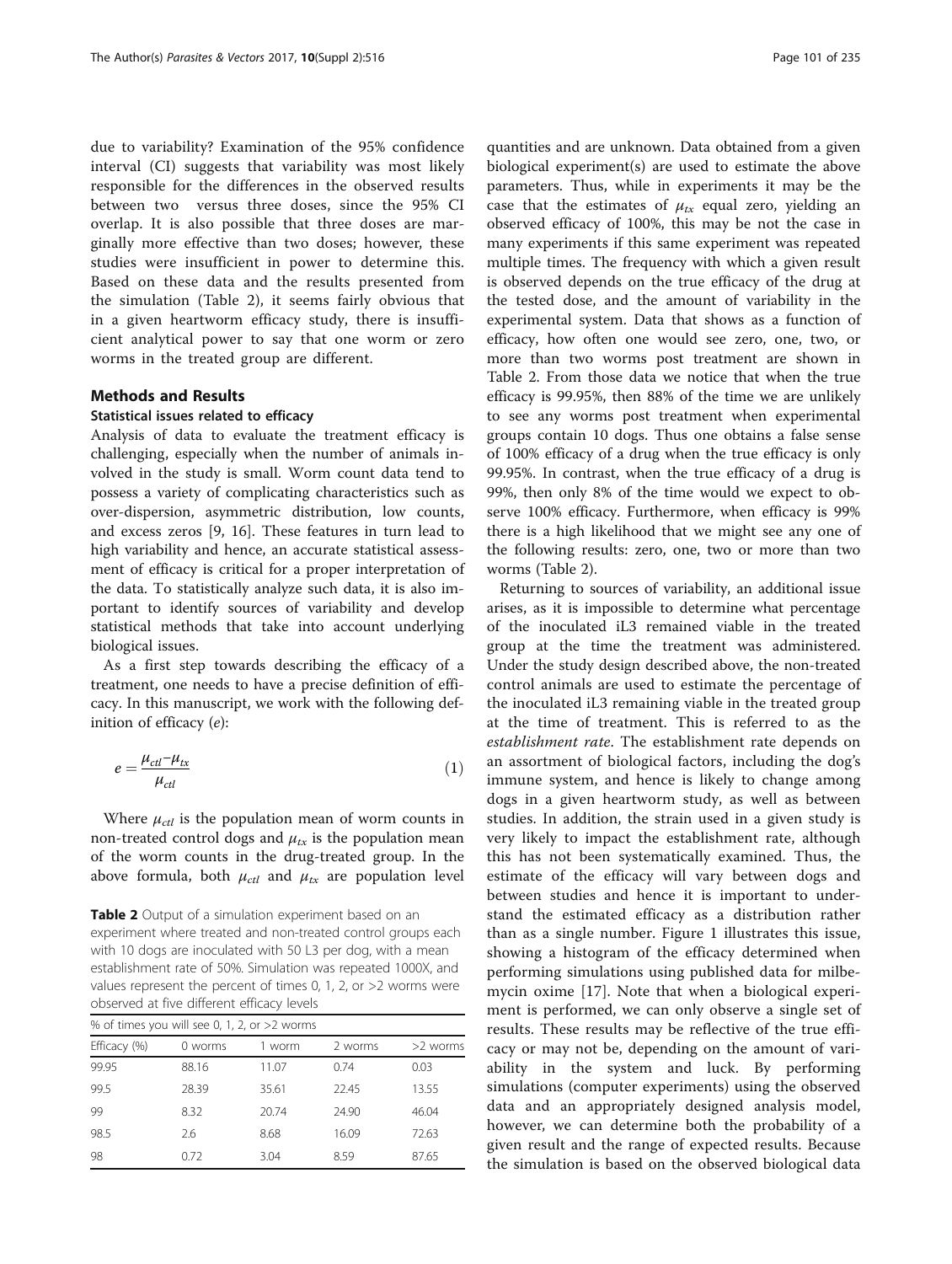<span id="page-5-0"></span>

of a single experiment, the average and median result of the simulation will be close to the observed result. One can see, however, that a rather wide range of observed efficacies are possible; in this case the reported efficacy was 95.3%, but one could have gotten results that ranged from 89% to 99% (Fig. 1).

Returning to Table [2,](#page-4-0) the data presented were generated in a simulation where the parasite establishment rate was assumed to have a mean of 50%, but allowing dog-to-dog establishment rate to vary. We selected 50% because it is close to the average seen across many heartworm studies in the published literature. Overall across published studies, mean establishment rates most commonly vary from approximately 30% to 70%, with individual dog establishment rates varying from 0 to 90%. Such large differences will greatly impact the probability of observing various results. Thus, as variability in establishment rates increases, and as true efficacy decreases (below the theoretical 100%), the amount of variability in the observed results will increase. Our simulation experiments show that a variability of just 5% in the establishment rate can introduce a variability of up to 13% in the observed efficacy. We also find that efficacy determinations that do not account for variability in establishment rate can over-estimate the efficacy in more than 40% of cases. Similarly, not accounting for between-dog variability can overestimate the true efficacy in 27% of the cases.

#### Statistical modeling

We now describe the statistical model used for analyzing data from the study design described above. Let the number of dogs in the control group and treated group

be denoted by n. Let N denote the number of worms inoculated into each dog, Y denote the number of worms recovered from a control dog, and X the number of worms recovered from a treated dog. These data when subscripted by k will denote the corresponding values for each dog. As an example,  $Y_k$  will denote the number of worms recovered from the  $k^{th}$  control dog while  $X_k$ will denote the number of worms recovered from the  $k<sup>th</sup>$ treated dog. Because the establishment rate changes between dogs due to a variety of biological factors, we postulate that for the k<sup>th</sup> dog ted dog. Because ti<br>en dogs due to a va<br>tte that for the k<sup>th</sup> d<br> $Y_k \sim g_k(.), X_k \sim h_k(.)$ 

$$
Y_k \sim g_k(.), \quad X_k \sim h_k(.)
$$

where  $g_k(.)$  and  $h_k(.)$  are probability distributions with means  $\mu_{c,k}$  and  $\mu_{t,k}$  respectively. The subscript k in the means indicate that these means can change between dogs, and because it is difficult to identify all the factors involved the term can be treated as being influenced by unobserved random variables. We call these latent effects. Some examples of these models are as follows:

- 1. Negative-Binomial /log normal model.
- 2. Poisson /log-normal model

The population mean response, which is the parameter of the worm count distribution, can also be allowed to vary between dogs. Specifically, one could model the worm count for a dog k in a treated or control group to be Poisson with mean λk, where λk changes smoothly according a distribution. This type of modeling is referred to as hierarchical modeling and the distribution describing the changes to λk is referred to as the random effect or latent distribution. It describes variability in the responses due to hidden or unobserved biological factors.

While these models are useful to account for different sources of potential variation, inferences based on these models are difficult. There are no closed form expressions for the means, and variances are typically obtained using numerical methods. The confidence intervals can be obtained from software such as SAS and R, but these analysis models are based on the assumption that the sample size is large. In our data sets, however, we have only 8 to 14 dogs per group, and this number cannot in general be considered as large.

An alternative approach to address the issue of small sample size is via the use of the bootstrap method [[18](#page-11-0)] (Table [3\)](#page-6-0). It is well known in the statistical literature that the parametric bootstrap method mimics the true inference (which would be the case when one knows the sampling distributions of the parameter estimates). For this reason, in the current paper we use the parametric bootstrap approach for inference concerning efficacies.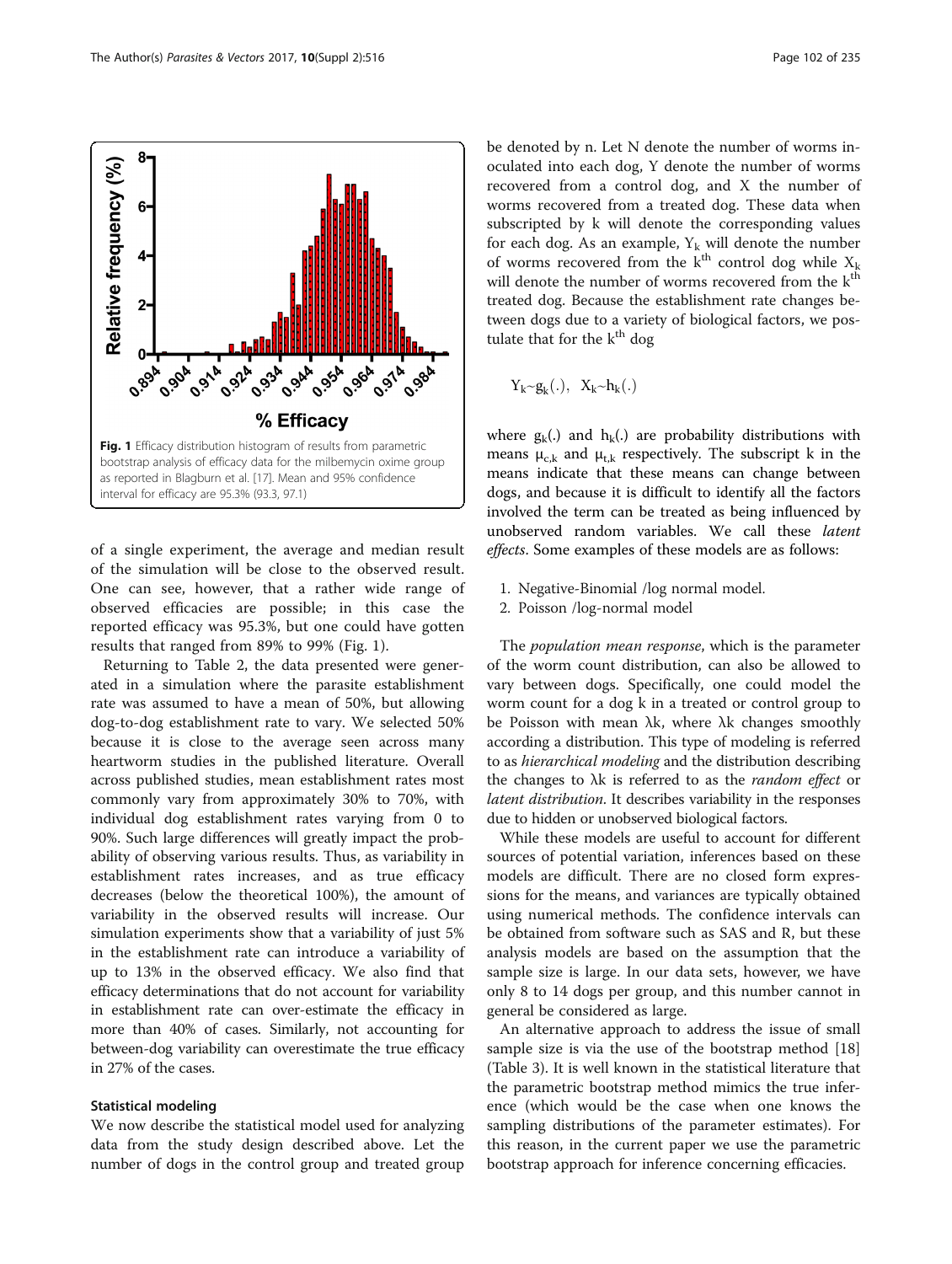- <span id="page-6-0"></span>Step 3 Using the fitted model obtain an estimate of the establishment rate and an estimate of the mean number of worms in the treated group.
- Step 4 Using the above fitted model, and including the estimate of the establishment rate, and the mean number of worms remaining in the treated group, simulate the number of worms "available for treatment" and the number of worms remaining after treatment for each dog in the study.

Step 5 Using the result from Step 4, estimate the efficacy using the formula [\(1](#page-4-0)).

Step 6 Repeat Step 3 through Step 5 M times to obtain efficacies from M studies. This is typically done to yield results from 1000 or more studies.

Step 7 Order the efficacies from M studies from smallest to largest and obtain the confidence interval by taking the empirical quantile of levels  $\alpha/2$ and (1-α/2) as the lower and upper end-point of the confidence interval. Typical choices for α are 0.95 or 0.90

An important additional issue that arises in the data sets for heartworm studies is that the establishment rate is not observable. The bootstrap algorithm described here facilitates incorporating the estimated establishment rate and its variability in identifying the true efficacy. While parametric bootstrap is one approach, related Bayesian methods can also be applied to obtain similar results.

# Real-life data illustrations on the usefulness and power of statistics in addressing biological questions

#### Illustration 1: ZoeMo-2012 vs JYD-34

We performed the analysis described in Table 3 using SAS software (Version 9.4), on efficacy data for two strains of D. immitis, JYD-34 and ZoeMo, both of which are derived from the same source dog. In this analysis we used  $M = 1000$  in the parametric bootstrap algorithm. Both JYD-34 and ZoeMo were established from blood samples collected from a heartworm microfilariae (MF) positive dog originally from Pittsfield, Illinois, but with little other known history. Thus the travel history, ML treatment history, and age of the dog, as well as the age of the heartworm infection are all unknown. JYD-34 was established first (by TRS Laboratories), as a blood sample was used to infect mosquitoes on 13 July 2010 and TRS recipient dogs were infected with 50 iL3s on 29 July 2010. The JYD-34 isolate was validated in April 2011 with dogs testing positive for both MF and adult heartworm antigen. The JYD-34 strain was later found to be resistant to ML drugs [\[19\]](#page-11-0). In contrast, the ZoeMo strain was established by Zoetis (Kalamazoo, MI) from a blood sample collected from the same source dog, but approximately 17 months later on 4 December 2012. On 19 December 2012, two dogs were each inoculated with 50 iL3 and these two dogs were positive for MF on 18 July 2013, validating passage of this strain. Interestingly, both of these strains were demonstrated to be MLresistant, but the observed efficacies for the two strains were quite different [\[20\]](#page-11-0). This then begs the question: Are the differences in observed efficacy a result of random variability, or is there a real biological difference between the strains? To address this question we analyzed data from efficacy trials using both strains where a single 3.0 μg/kg oral dose of moxidectin was administered 30 days following inoculation with 50 iL3. Furthermore, we analyzed data from JYD-34 comparing efficacy results of a single 3.0 μg/kg oral dose of moxidectin administered on day 30 with three consecutive 3.0 μg/ kg oral doses administered on days 30, 60, and 90.

ZoeMo-2012 The distribution of worm counts for the non-treated control and treated groups were determined to be Poisson based on Bayesian Information Criterion. Based on our analysis the 95% CI for the efficacy of moxidectin was (78.32, 84.38) with an average efficacy of 81.63. This analysis has the interpretation that for the observed number of worms in the moxidectin group, accounting for variability in the establishment rate, the interval (78.32, 84.38) captures the true efficacy 95% of the times. We refer to the above interval as a *conditional* confidence interval. On the other hand, if the set of dogs in the data are considered to be a random sample from a population of dogs, then the CI for the efficacy of moxidectin is (74.21, 88.08) with an average efficacy of 81.47. We refer to this confidence interval as a *marginal* confidence interval. From a regulatory perspective, we believe that the marginal CI is the more relevant value. Note that the average efficacy is virtually the same for both analyses, but taking all the sources of variability into account widens the CI.

JYD-34 We next turn to the JYD34 strain for a single dose of moxidectin. The distribution for the non-treated control and treated groups were determined to be Poisson based on the Bayesian Information Criterion. The conditional confidence interval for the efficacy was determined to be (7.05, 24.77) with a mean efficacy of 16.09%. The marginal 95% CI for a single dose of moxidectin for the JYD-34 strain was determined to be (2.02, 28.05) with an average efficacy of 15.91%.

We next examine multiple doses of moxidectin. The distribution for the non-treated control group was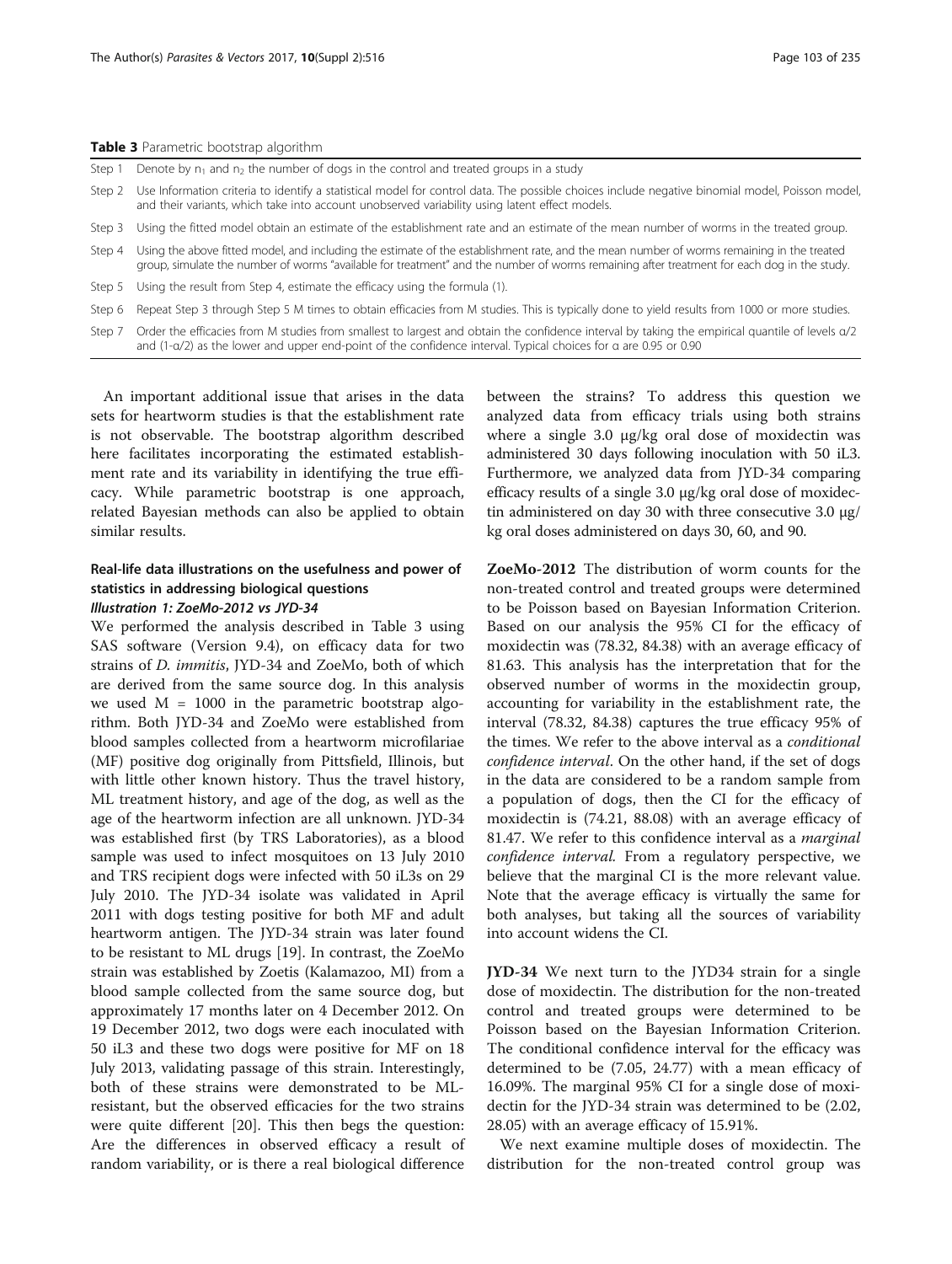determined to be Poisson and the distribution for the treated group was determined to be negative binomial based on the Bayesian Information Criterion. The conditional 95% CI for the efficacy was determined to be (29.87, 43.99) with a mean efficacy of 37.38%. The marginal 95% CI for the efficacy was determined to be (19.95, 53.15) with an average efficacy of 37.65%.

#### Comparisons of the data

ZoeMo-2012 vs. JYD-34 To compare the efficacies of a single dose of moxidectin for ZoeMo-2012 and JYD-34, and a single versus multiple doses of moxidectin for JYD-34, we compared the distribution of the ratios of efficacies obtained using the parametric bootstrap model. If the differences in the observed efficacies were a result of randomness, then the 95% CI for the ratio of bootstrap efficacies should include 1.0. In both comparisons, however, this was not seen. The 95% CI for the ratio of bootstrap efficacies for a single dose of moxidectin for ZoeMo-2012 and JYD-34 was (0.05, 0.35). These results establish that moxidectin was significantly more efficacious for ZoeMo-2012 than it was for JYD-34.

JYD-34, single vs multiple doses of moxidectin The 95% CI for the ratio of bootstrap efficacies of a single dose versus multiple doses of moxidectin was (0.09, 0.88) with an average of 0.46 That is, the average efficacy of multiple doses of moxidectin is approximately 2.17 times the average efficacy of the single dose of moxidectin. This result shows that multiple dose of moxidectin were significantly more efficacious than a single dose of moxidectin.

#### Interpretations of these analyses

ZoeMo-2012 vs. JYD-34 ZoeMo-2012 and JYD-34 are both derived from the same infected source dog, thus one would reasonably assume that these two strains would be very similar, and yield similar efficacy phenotypes. The only difference between them is that ZoeMo-2012 was established 17 months after JYD-34. In both cases, the strain was established using 50 iL3. Looking at the data from two experiments, performed using the same protocol at the same laboratory, it appeared that Zoe-Mo-2012 was less resistant than JYD-34. The eye test, however, is inadequate to make such a determination. Only by performing an appropriate analysis can we say whether those differences were most likely a result of random variability or of a biological cause. Here, we demonstrate that those results are indeed most likely due to a real biological difference. Several possible explanations exist, and one or more of these may be involved. The most likely explanation would seem to be

that there was a mixed infection of both ML-susceptible and ML-resistant heartworms in the source dog, and that over the 17-month period there was a natural dieoff of more resistant worms than susceptible worms, thus making the overall infra-population of worms infecting the source dog less resistant overall. If this is true it may be that the resistant worms were acquired prior to the susceptible worms and were simply dying of senescence preferentially due to their age. Alternatively, the resistant (or highly resistant) worms might have been less fit, and thus had a shorter life span than the susceptible (or less resistant) worms. An alternative explanation is that the genetic bottlenecks inherent in the passage and establishment of heartworm strains, by randomness, caused the newly established derived strains to be somewhat genetically different. These possible explanations are simply an effort to explain an observation, and may or may not be a correct interpretation. Based on the analyses reported here, however, one thing we can say with confidence is that there was a true biological difference in the infra-population of worms that became the strains JYD-34 and ZoeMo-2012.

JYD-34, single vs multiple doses of moxidectin It is natural to expect that multiple doses of a drug are more effective than a single dose, and the observed efficacies in this case (37.7% vs 15.9%) lend credence to that expectation. Depending upon the number of dogs tested and the level of variability in the data, however, these differences may or may not be statistically significant. Here, our analysis demonstrates that this difference was not due to randomness, but rather to a real difference in the efficacy of the treatment regimens.

# Illustration 2: Efficacy of milbemycin oxime against the MP3 heartworm strain

#### Background to the issue

Two studies published in early 2011 received a great deal of attention, as these were the first reports in which less than 100% efficacy was seen with a single dose of an ML-containing heartworm preventive drug, when administered at doses previously demonstrated to be fully effective [[10, 17](#page-11-0)]. Interestingly, although both studies demonstrated less than 100% efficacy, the efficacies they reported were vastly different. This was especially noteworthy at the time because these two studies were published in close time proximity to each other, the iL3 used for both studies were produced by the same lab (TRS Labs), under the same conditions, and the iL3 came from the same MP3 strain. Thus, one would expect there to be essentially no differences in the biology and genetics of the parasites used in the two studies. These disparate results led to a great deal of discussion and disagreement among the heartworm researcher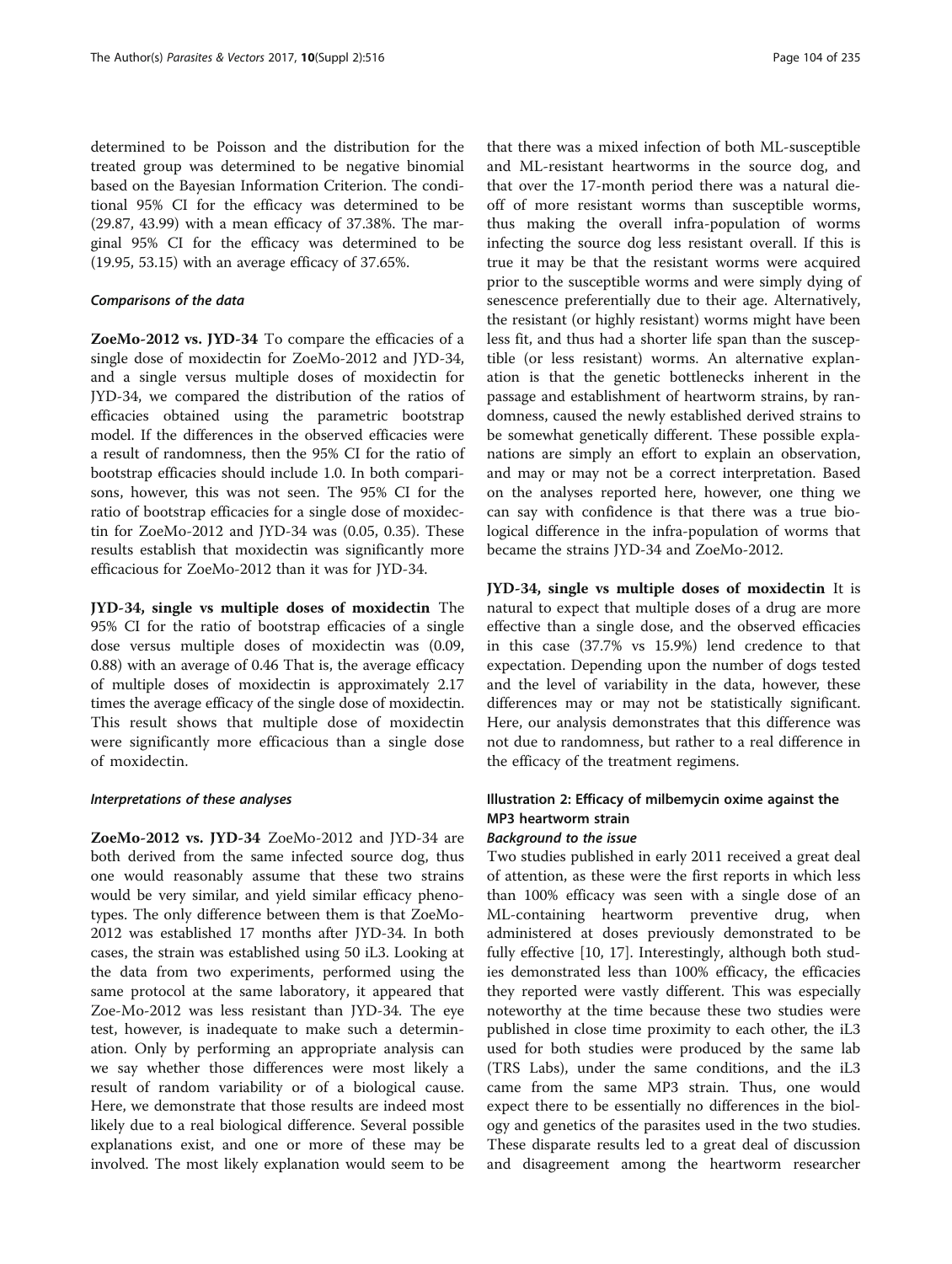community as to whether these differences were due to randomness or due to a real biological difference, and if biological, what the cause of the difference might be. The disparities in the results of these studies, and the disagreement this provoked among experts in the field, provide an excellent opportunity to illustrate how statistics can be used in a powerful way to gain important insights into biological questions.

#### Methods and results of the two studies

In Snyder et al. [\[10](#page-11-0)], three groups of 14 dogs were each infected with 50 MP3 strain D. immitis iL3 and then treated 30 days later with a label dose of either ivermectin or milbemycin oxime, or left untreated as controls. Five months post infection at necropsy, 13 of 14 dogs in the non-treated control group had adult heartworms, with a mean of 22.3 worms, whereas both the ivermectin and milbemycin oxime groups each had one dog with one worm, yielding a geometric mean efficacy of 99.8%. In Blagburn et al. [[17](#page-11-0)], a similar but slightly different protocol was used. Here groups of eight dogs were used, but 100 rather than 50 MP3 strain iL3 were inoculated into each dog. Thus, the total numbers of iL3 administered per group of dogs were very similar for both studies (800 vs 700). Dogs were then treated 30 days later with a label dose of either ivermectin or milbemycin oxime, or left untreated as controls (note that selamectin and moxidectin groups were also included in that study, but this discussion will not address those data). In contrast to the results seen in the Snyder study, in the Blagburn study seven of eight treated dogs in both treated groups harbored worms at necropsy, with both the ivermectin and milbemycin oxime treated groups harboring a total of 23 worms each (range of 1–6 worms per dog). This yielded a geometric mean efficacy of 95.6%, and 95.4% for the ivermectin and milbemycin oxime treated groups, respectively. As a percentage of the number of iL3 inoculated into dogs in the two studies, the Blagburn study recovered 20 times as many adult worms at necropsy as the Snyder study. This begs the question: are the differences in the results of these studies compatible with an explanation of variability due to randomness, or is the magnitude of the difference better explained as being due to a biological cause?

### Modeling of the data and results of parametric bootstrap analysis

To address this issue we analyzed the raw data for the milbemycin oxime group from both studies with the parametric bootstrap algorithm as described in Table [3](#page-6-0) using SAS software (Version 9.4), with  $M = 1000$ . The distribution of worm counts for the non-treated control groups in both studies were determined to be Poisson based on Bayesian Information Criterion. Based on our analysis, the 95% CI for the efficacy of milbemycin oxime were (99.2, 100) and (93.3, 97.1), with average efficacies of 99.8%, and 95.3% for the Snyder and Blagburn studies, respectively. The distributions of the bootstrap efficacies are shown in Figs. [1](#page-5-0) and 2. These figures reinforce the concept that if the same experiment is repeated many times (here  $M = 1000$ ), different results would be seen very often. The frequency with which each result occurred in our analysis is illustrated in these figures. We note that the confidence intervals for efficacy for the two studies do not overlap, suggesting that the results are truly different. The most accurate way to address this, however, is not to compare the actual confidence intervals, but rather to compare the 95% CI for the ratio of bootstrap efficacies for the two studies. This analysis yielded an interval of (0.936, 0.974); since this interval does not include 1.0, we can conclude that the efficacy seen in the Snyder study was significantly greater than that seen in the Blagburn study. Furthermore, we can conclude that this difference is highly unlikely to have been caused by randomness, but rather must be due to a biological determinant. This analysis cannot determine what biological factors were responsible; the only means to determine this would be to develop hypotheses and then test those hypotheses in a biological system.

#### Interpretation and insights from these analyses

In the aftermath of these reports, leaders in the heartworm community presented many different hypotheses to explain these differences. Throughout those discussions, it



Fig. 2 Efficacy distribution histogram of results from parametric bootstrap analysis of efficacy data for the milbemycin oxime group as reported in Snyder et al. [[10](#page-11-0)]. Mean and 95% confidence interval for efficacy are 99.8% (99.2, 100). Note that although one worm was seen in the biological experiment, the parametric bootstrap analysis yielded 100% efficacy more than 50% of the time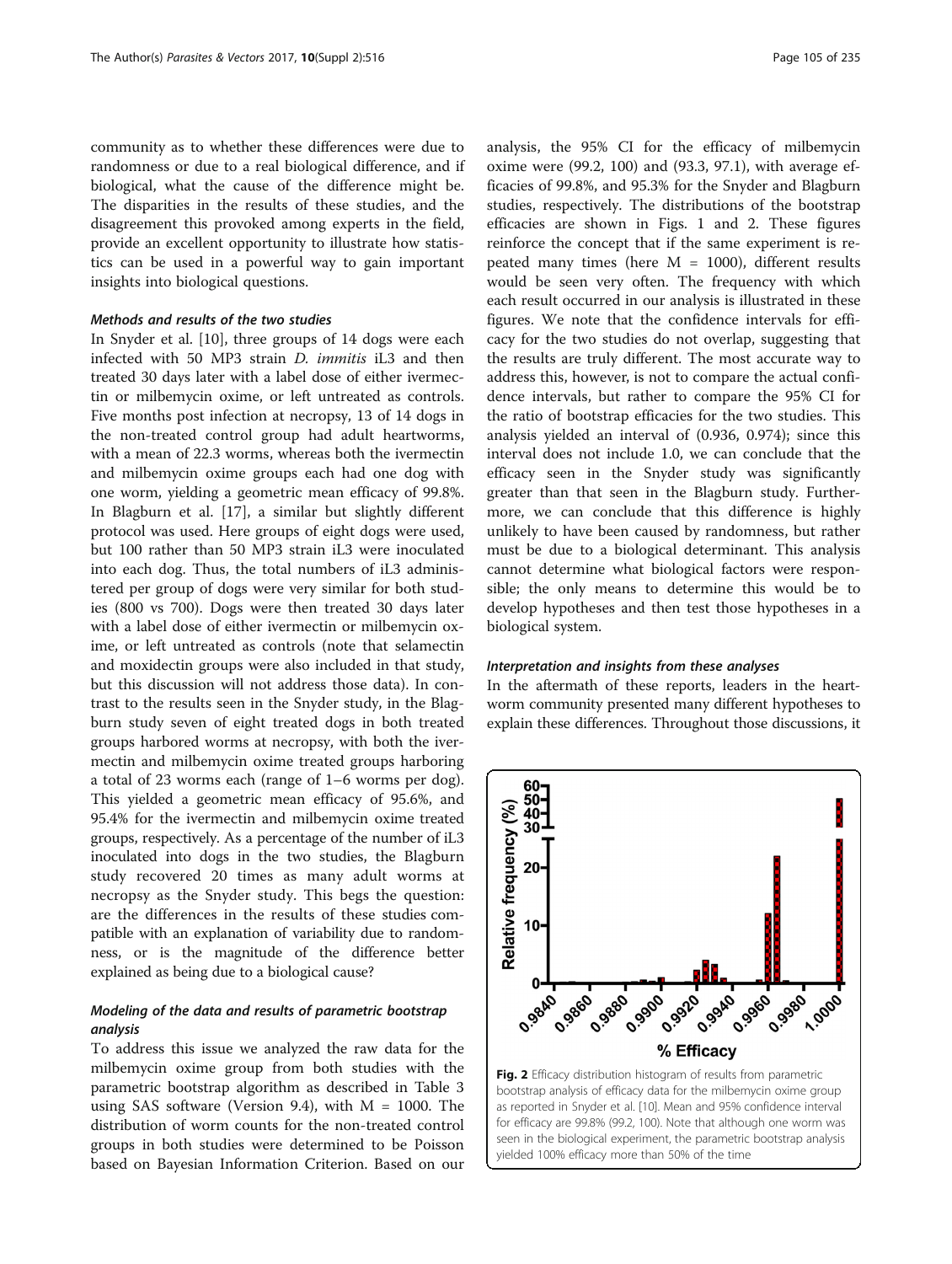was assumed that both studies had used the same heartworm strain, referred to as MP3. But did they really? Although these papers were accepted for publication within 2 months of each other, the studies were performed about 2 years apart; the Snyder study in 2008 and the Blagburn study in 2010. Neither publication provides details of the origin of the parasites used other than referring to them as from the MP3 strain. Recall from above that the MP3 strain was originally isolated and established in a dog at TRS Labs in 2006. The source of the MP3 parasites for the Snyder study was not the dog harboring the original infection, but rather from a dog that had been infected via transplant with 10 pairs of adult worms in 2008. In contrast, the iL3 used in the Blagburn study originated from a dog infected via inoculation of 50 iL3 about 2 years later (JW McCall, personal communication, 2017). Although details of how many passages occurred through different dogs are not available, it seems clear that at least several passages occurred via both adult worm transplant and infection with L3.

As discussed earlier, every time a heartworm strain is passaged a genetic bottleneck occurs, and with such small numbers of worms establishing on each passage, randomness can loom large. These two factors together, genetic bottlenecking and randomness, can have a major impact on the genetic diversity of the newly established version of the strain. To the recollection of the authors (RMK), this issue was never raised during the public discussions trying to find an explanation for the large differences between the studies. Rather, some proposed that randomness caused the parasites to differ in the two studies, and others looked for methodological differences. Given the results of our analyses for these two studies, however, and the analyses presented above for JYD-34 and ZoeMo-2012, it seems highly probable that a change in the genetics (genotype) of the MP3 'strain' caused a corresponding change in the drug susceptibility phenotype of the MP3 'strain' used in the second study. Although this may not explain the totality of the difference, it seems highly likely that it is the most prominent determinant. Although speculative, another possible contributing factor may have been the inoculation dose of iL3. As mentioned previously, the typical dose of iL3 administered in heartworm efficacy studies is 30 to 50 per dog, and our expectations of efficacy are based on this experimental model. But in the Blagburn study, 100 iL3 were used. If this was a contributing factor, it may suggest that efficacy decreases as parasite inoculum increases. This is an interesting question and deserves further investigation, particularly since recent studies suggest that the mechanism of action of ML drugs against *D. immitis* appears to involve the host immune response [[21](#page-11-0), [22](#page-11-0)].

#### **Discussion**

In this paper we provide a detailed overview of the issues involved in the measurement of efficacy for heartworm drugs, and demonstrate that use of a hierarchical modeling approach with parametric bootstrap can provide elegant and statistical solutions to biological questions. Our results demonstrate how statistical modeling can improve the interpretation of data from heartworm efficacy studies by providing a means to identify the true efficacy range based on the observed data. Importantly, these new insights should help to inform regulators on how to move forward in establishing new statistically and scientifically valid requirements for efficacy in the registration of new heartworm preventative products. Furthermore, our results provide strong evidence that heartworm 'strains' can change their susceptibility phenotype over short periods of time, providing further evidence that a wide diversity of susceptibility phenotypes exist among naturally circulating biotypes of D. immitis.

For the first 20 years of testing ML-based heartworm preventives, all studies yielded 100% efficacy (at label doses), and this became the standard required by regulatory authorities for approval of new preventive products. Here, we make a case that insufficient numbers of heartworm strains/biotypes were used in testing to make such a conclusion, and we now know that "less susceptible" (MP3) and "resistant" biotypes (JYD-34) exist in the field, and are probably much more common than generally appreciated. Furthermore, our results demonstrate that even for what is considered a heartworm 'strain,' that the susceptibility phenotype can change over a short period of time, and this is likely due to changes in the genetic makeup of the strain that occur with each passage.

Given this reality, it has become necessary to reevaluate the 100% efficacy standard and even reevaluate what 100% really means. Results presented here demonstrate that using appropriate statistical modeling and simulation, we can begin to understand what it truly means when we observe 100% efficacy in a small heartworm efficacy trial, and likewise what it means when we see one or two worms. Our analyses also demonstrate that differences in establishment rates can greatly impact the measurement of efficacy, and we know from a multitude of studies that establishment rates vary widely both between dogs in a given study and between studies. Furthermore, the assumption of equal establishment rates in both the control and treated groups is inherent in the analysis and interpretation of all heartworm efficacy data published to date. Because of inherent variability, however, this assumption is certain to be untrue, and thus this effect must be taken into account when developing an appropriate analysis model.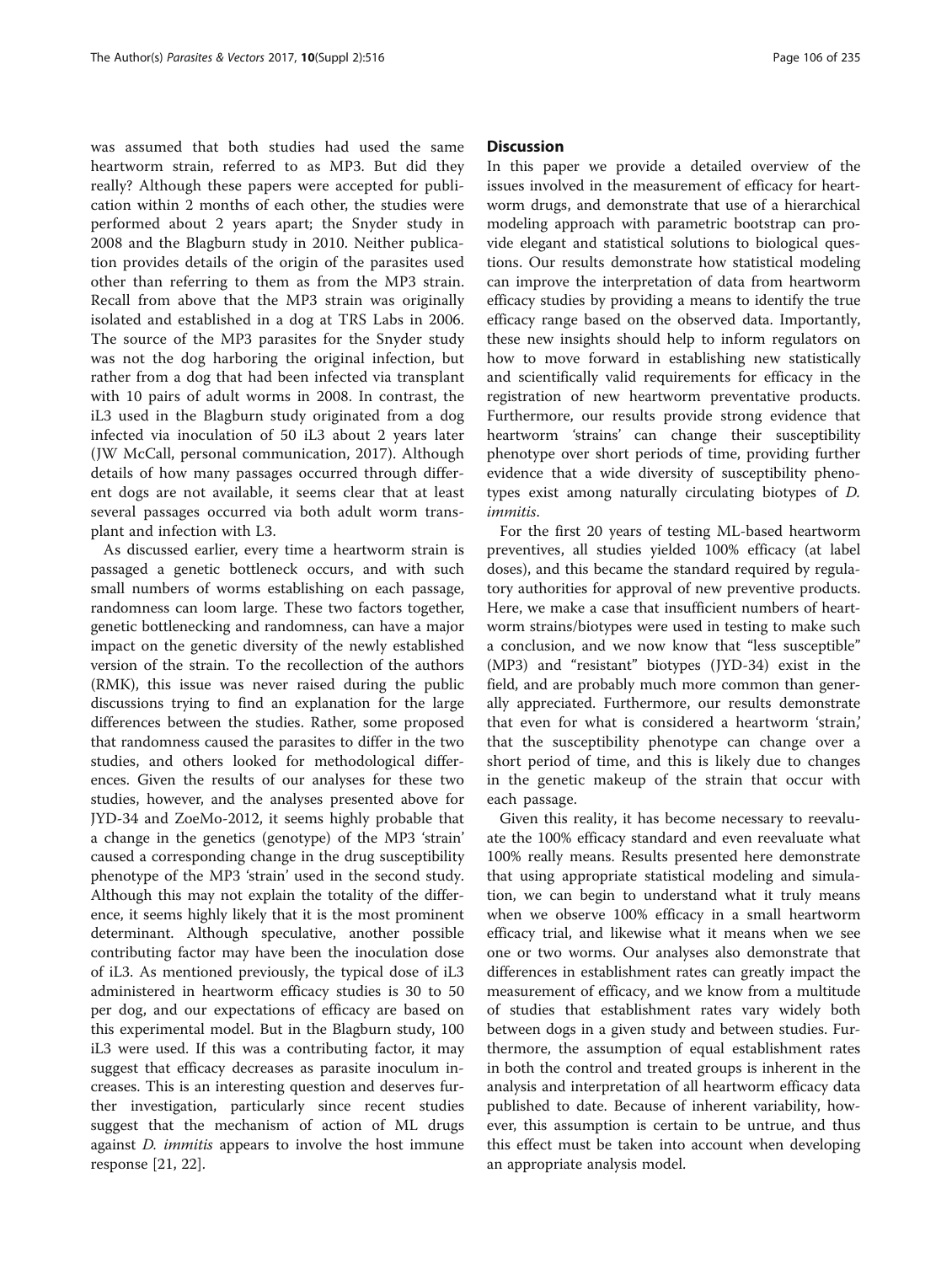<span id="page-10-0"></span>We also provide two real-life illustrations where we used this statistical approach to address biological questions so that firm scientific conclusions could be drawn from the data, as opposed to having unsubstantiated and subjective opinion determine the interpretation. This same approach can be used on other data sets to address the core issues of the data, and can also be used to perform data simulations in order to better understand the issues at hand. Using this approach, it will be possible to develop new regulatory guidelines that are based on both sound data and sound statistical principles, and that permit the estimation of the interval that contains the "true" efficacy. Results of our analyses demonstrate that this is a superior approach to basing clinical and/or regulatory decisions on an "observed" efficacy, which may or may not closely mirror the true efficacy. Knowing that a diversity of susceptibility phenotypes exist among circulating biotypes of heartworm, such an approach will permit us to move forward based on scientifically sound information, and improve how we evaluate the efficacy of heartworm drugs.

We have demonstrated that observing 100% does not mean that a drug really is 100% efficacious against the strain it was tested against, let alone all circulating biotypes. Nevertheless, our simulation (based on 10 dogs, 50 iL3, and a 50% establishment rate) demonstrates that once efficacy falls below 99% it is likely that one or more worms will be seen, and once efficacy falls below 98% it is likely that two or more worms will be seen. Given these data, one could perform additional simulations and come up with a lower 95% CI that would be required to ensure that the true efficacy of a drug meets at a minimum, a very high standard, without requiring the 100% standard, which is not verifiable.

Finally, we find that most published heartworm efficacy studies do not provide the individual dog worm data, and only provide summary statistics for the entire group. This makes it impossible to re-analyze the data. Thus we feel it is imperative that in the future, all published heartworm efficacy studies include the individual worm data; reviewers should require this. In addition, publications in the heartworm literature do not provide the full history of the strain being used and only state the strain name, as if the strain is a biologically static entity. Although this is a vast improvement over the early heartworm literature that most often did not even mention the strain name, it is still not enough. Given the analyses presented here, it seems obvious that in every report or publication of a heartworm study that the full history of the strain used be provided in detail. Lastly, it would be ideal if each heartworm 'strain' used in registration trials was defined by a set of genotypic markers, such as microsatellites. This could then serve as a means to

genetically fingerprint a strain, and potentially determine the degree of change occurring as it goes through successive passages.

#### **Conclusions**

Powerful statistical models and data simulation provide a means to make accurate biological inferences on the observed efficacy. By linking biology and statistics, we are able to provide useful solutions to clinical questions, and improve our ability to make evidence-based decisions.

#### Abbreviations

CI: Confidence interval; iL3: Infective third-stage larvae; MF: Microfilariae; ML: Macrocyclic lactones

#### Funding

No funding was required for the writing of this manuscript. The article publication fee was funded by the American Heartworm Society.

#### Availability of data and materials

Not applicable.

#### About this supplement

This article has been published as part of Parasites and Vectors Volume 10 Supplement 2, 2017: Proceedings of the 15th American Heartworm Society Triennial Symposium 2016. The full contents of the supplement are available online at [https://parasitesandvectors.biomedcentral.com/articles/](https://parasitesandvectors.biomedcentral.com/articles/supplements/volume-10-supplement-2) [supplements/volume-10-supplement-2.](https://parasitesandvectors.biomedcentral.com/articles/supplements/volume-10-supplement-2)

#### Authors' contributions

All authors have read and approved the final manuscript. RMK provided the clinical and biological perspectives and interpretations, ANV developed the analysis models and performed the data analysis and simulations, and PDJC assisted in the collection of data and literature used in developing this project.

#### Ethics approval and consent to participate

Not applicable.

### Consent for publication

Not applicable.

#### Competing interests

In the past five years, RMK has received consultancy fees from Piedmont Pharmaceuticals and Merial addressing issues relating to efficacy of heartworm preventive products. The other authors have no competing interests relevant to the content of this paper.

#### Publisher's Note

Springer Nature remains neutral with regard to jurisdictional claims in published maps and institutional affiliations.

#### Author details

<sup>1</sup> Department of Statistics, George Mason University, Fairfax, VA, USA. <sup>2</sup> Department of Infectious Diseases, College of Veterinary Medicine, University of Georgia, Athens, GA 30602, USA.

#### Published: 9 November 2017

#### References

- 1. Grieve RB, Frank GR, Stewart VA, Parsons JC, Belasco DL, Hepler DI. Chemoprophylactic effects of milbemycin oxime against larvae of Dirofilaria immitis during prepatent development. Am J Vet Res. 1991;52:2040–2.
- 2. Paul AJ, Todd KS, Acre KE, Plue RE, Wallace DH, French RA, Wallig MA. Efficacy of ivermectin chewable tablets and two new ivermectin tablet formulations against Dirofilaria immitis larvae in dogs. Am J Vet Res. 1991;52:1922–3.
- 3. Seward RL, Brokken ES, Plue RE. Ivermectin vs. heartworm a status update. In proceedings of the heartworm symposium '86, New Orleans, Louisiana, march 21-23, 1986 (Otto GF ed.). American Heartworm Society. 1986:1–8.